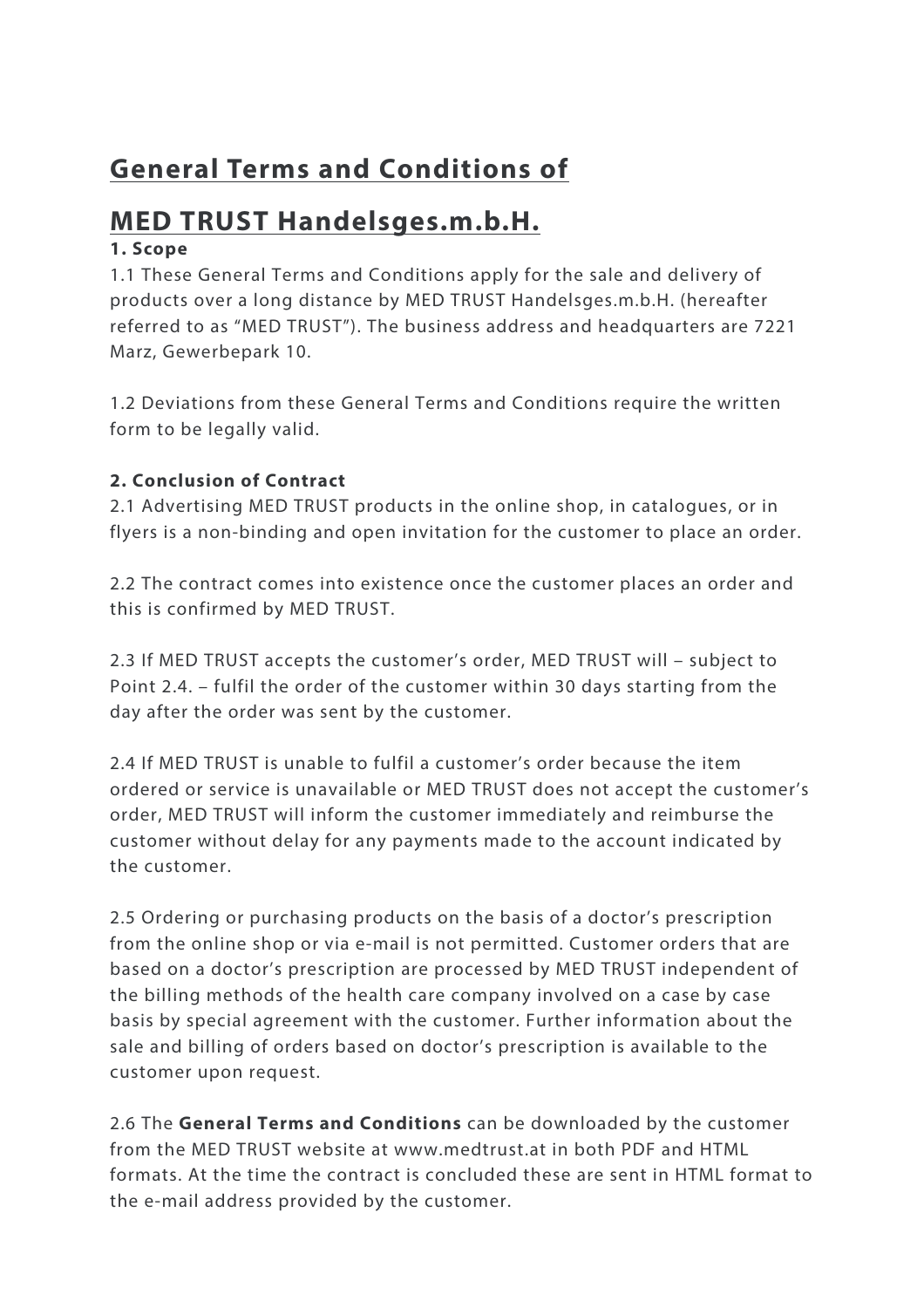### **3. Prices**

3.1 All prices listed are in euros and include the statutory sales taxes. The prices are only for the products themselves and do not include shipping costs. The customer assumes all shipping costs as well as any import and export taxes.

3.2 Shipping costs within Austria are EUR 5.90. MED TRUST covers the shipping costs within Austria as of a gross order value of EUR 75. This online shop is geared to Austrian customers. If you would like to order products from MED TRUST and live outside of Austria, please contact us via e-mail (**office@medtrust.at**).

## **4. Payment**

4.1 MED TRUST accepts the following payment methods: credit card (Mastercard/Visa); PayPal, prepayment (IBAN: AT612026700000010702, BIC/SWIFT Code: WINSATWN), and cash on delivery. For more details, please see the overview of payment methods.

4.2 Invoices are due upon receipt without any deductions.

## **5. Delivery**

5.1 The ordered products are delivered by a carrier designated by MED TRUST.

5.2 Partial deliveries are permitted, insofar as reasonable for the customer. This is the case, for instance, if only a small part is not delivered; unless the customer is not interested in partial delivery, perhaps because the available part cannot be used on its own. Permissible partial deliveries are not grounds for the customer to withdraw from the entire contract for reason of delay.

## **6. Retention of Title**

The delivered product remains the property of MED TRUST until the complete purchase price has been received including all other payment obligations of the customer. For the duration of the retention of title the customer is obliged to treat the product with care. As long as the proprietary rights to the delivered products have not been transferred to the customer, the customer may not encumber these products with liens or other rights.

## **7. Cancellation Right of Consumers as per the Austrian Consumer Protection Act**

7.1 A customer, who is a consumer as defined in Art. 1, par. 1 of the Austrian Consumer Protection Act (hereafter referred to as the "consumer"), has the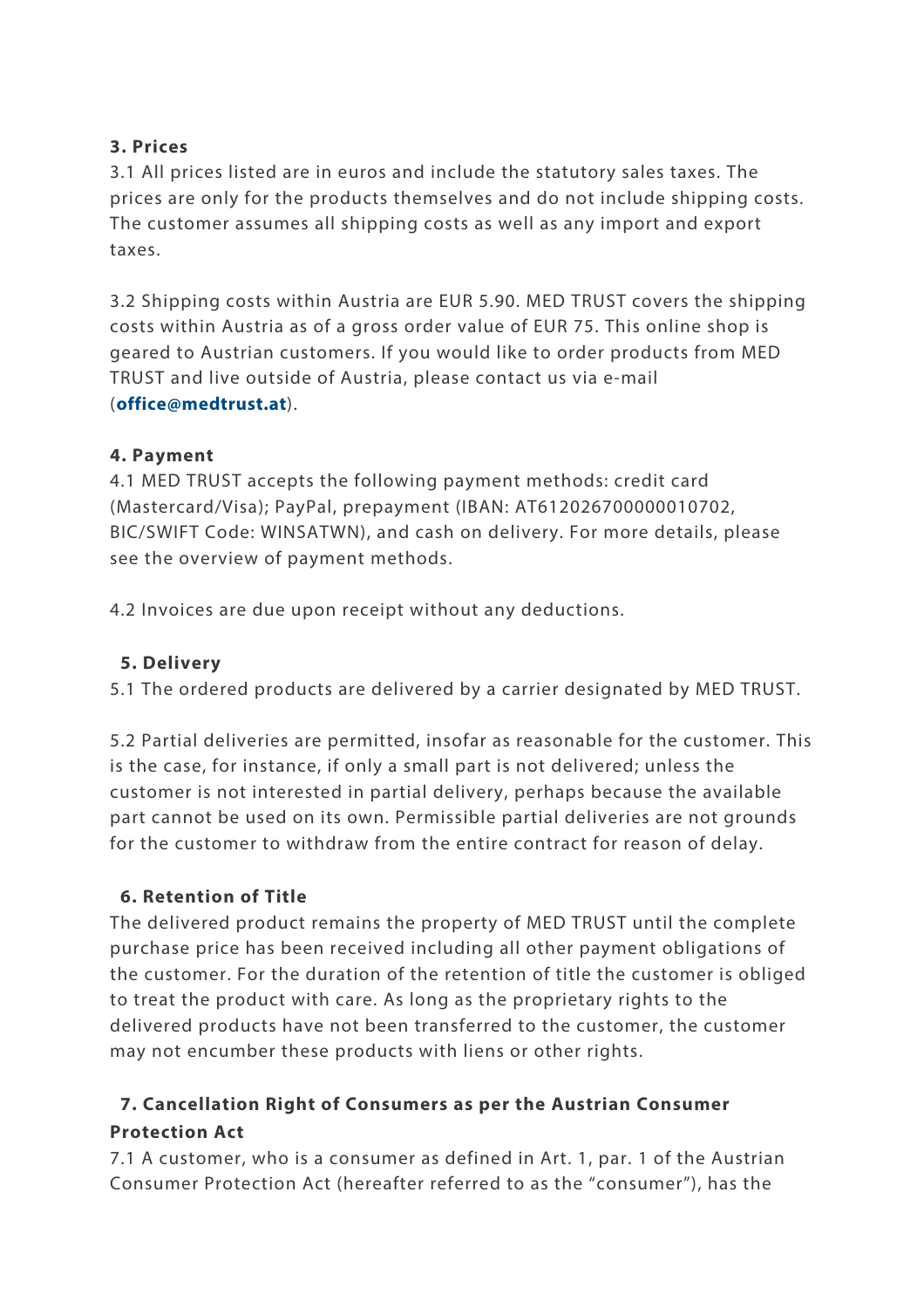right to cancel the contract within 14 (fourteen) days without giving reasons. The cancellation period is 14 days

a) in the event of a purchase agreement from the day on which the consumer or third party indicted by him, who is not the carrier, has taken possession of the items,

b) in the event of a contract for several items, which the consumer ordered as part of complete order and which are delivered separately from the day on which the consumer or a third party indicated by him, who is not the carrier, has taken possession of the last item,

c) in the event of a contract for a delivery of an item in several partial shipments or parts from the day on which the consumer or a third party indicated by him, who is not the carrier, has taken possession of the last partial shipment or the last part,

d) in the event of a contract for a regular delivery of items over a set period of time from the day on which the consumer or a third party indicated by him, who is not the carrier, has taken possession of the first item.

7.2 In order to exercise the cancellation right, the consumer has to send a clear written statement to MED TRUST Handelsges.m.b.H., 7221 Marz, Gewerbepark 10 (Telefax: +43 2626 64190-77, e-mail: **office@medtrust.at**, (e.g., a letter sent by letter mail, telefax, or e-mail) in which he advises MED TRUST about his decision to cancel the contract. The statement of cancellation is not restricted to a certain form. The sample cancellation form can be used, but this is not required. The sample cancellation form can be downloaded from the MED TRUST website at **www.medtrust.at**.

7.3 To ensure that the consumer can exercise the right to cancellation, the consumer has to send the cancellation letter before the end of the cancellation period.

7.4 If the customer cancels this agreement, MED TRUST is obliged to reimburse the payments MED TRUST has received from the customer, including the delivery costs (with the exception of additional costs which resulted if the customer chose a different type of delivery other than the most economical standard one MED TRUST offers) immediately and at the latest within fourteen (14) days from the day MED TRUST received notification to cancel the agreement. For the reimbursement MED TRUST uses the same means of payment which the customer used for the original payment unless something else is explicitly agreed upon with the customer. Under no circumstances will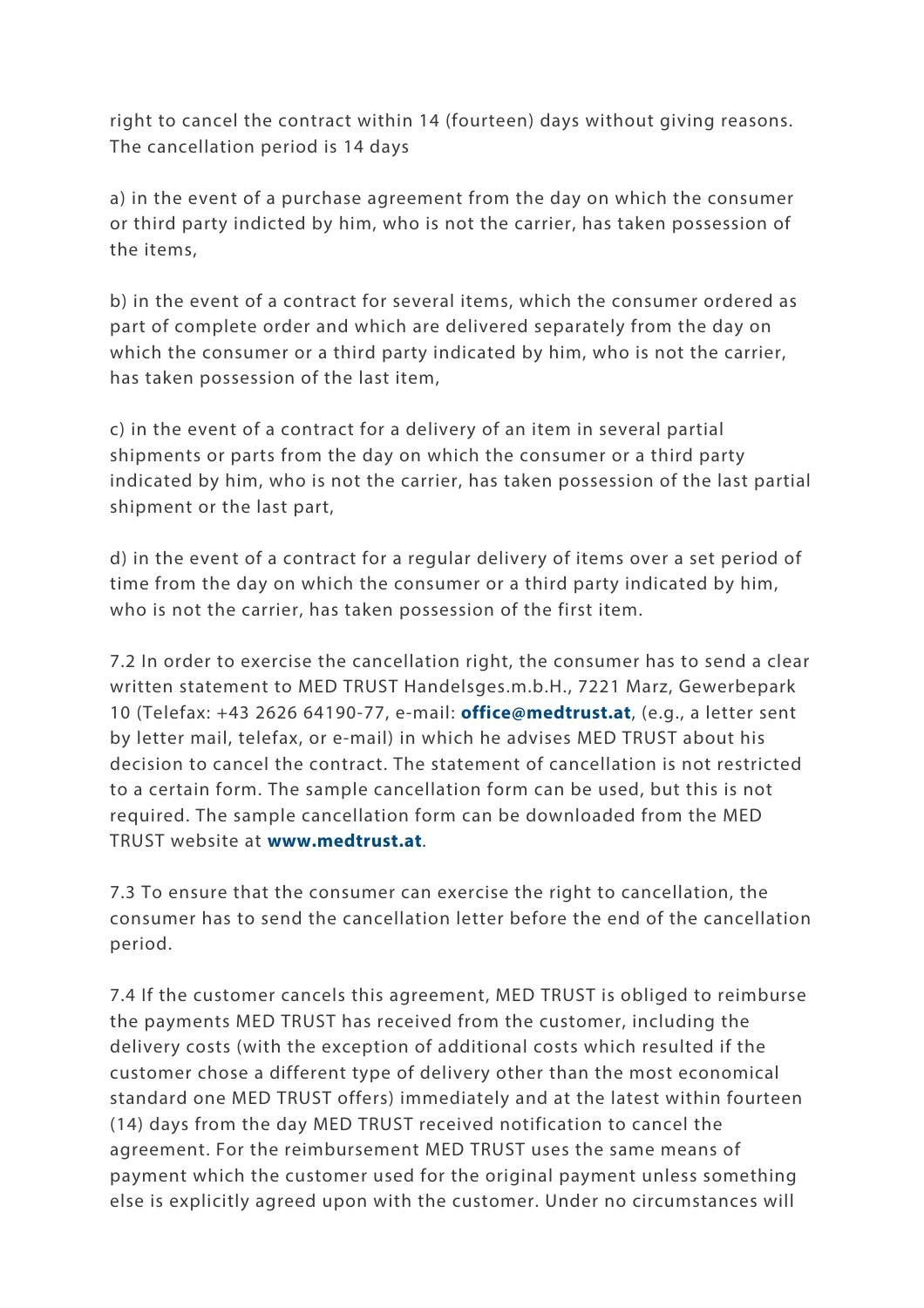the customer be charged fees because of this reimbursement. If a purchase agreement is cancelled for items which MED TRUST cannot pick up, MED TRUST may decline to reimburse the customer until it has received the goods back from the customer or the customer has provided proof that he has returned the goods, depending on whichever is the earliest.

7.5 The consumer has to return or hand over the goods immediately or in any case at the latest within fourteen (14) days from the day the consumer informed MED TRUST about the cancellation of this agreement to MED TRUST Handelsges.m.b.H., 7221 Marz, Gewerbepark 10. This deadline is met if the goods are shipped before the fourteen-day (14-day) deadline expires. The consumer bears the actual costs of returning the goods.

7.6 The right to cancellation does not apply to products which were manufactured according to special customer wishes, which by their nature are not suitable to be returned, which can spoil quickly, or whose best before date has passed, and in the case of goods which were delivered sealed and in the interest of health or hygiene are not suitable to be returned if the seal was removed after delivery.

7.7 The consumer only has to pay for any diminished value of the goods, if this loss in value resulted from the handling other than what is necessary to ascertain the nature, characteristics, and operation of the goods. The consumer has to treat the purchased goods and their original packaging with care until the end of the cancellation period.

7.8 Note: The EU Commission offers the possibility of resolving disputes online using an online platform which it operates. This platform can be reached via the externa link **http://ec.europa.eu/consumers/odr/**. We are neither willing nor obliged to participate in proceedings before the consumer arbitration board to settle disputes.

#### **8. Written Form**

8.1 Notices of defects, damage claims, and all other statements of intent made by the customer to MED TRUST must be made in writing.

#### **9. Guarantee**

9.1 MED TRUST ensures that the products are free of defects at the time of shipping, which cancel or reduce the value or the suitability for usual use. An insignificant reduction to the value or the suitability is not taken into account.

9.2 In addition, the customer has potential claims from warranties provided by the manufacturers of many technical products, which are enclosed with the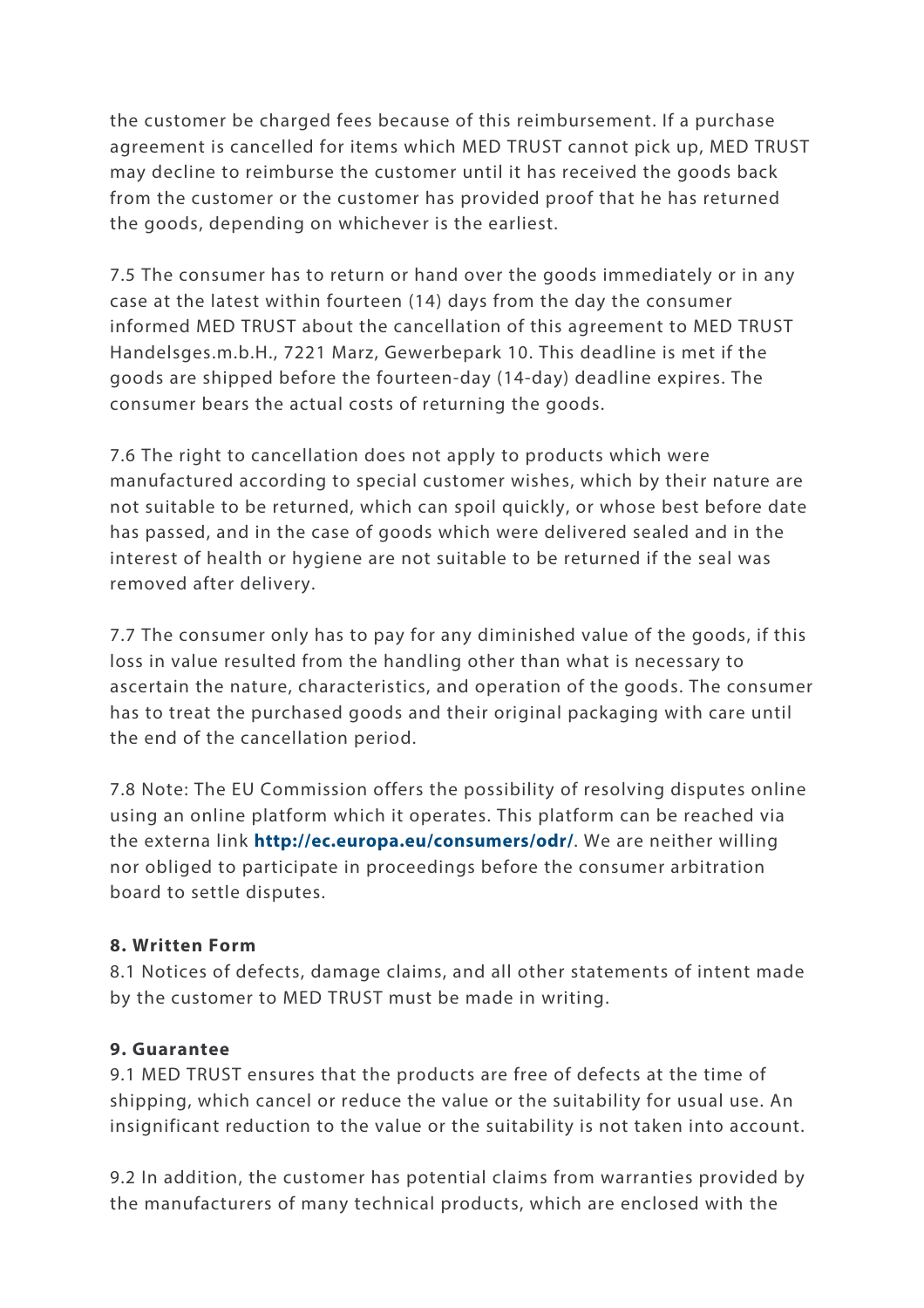product.

9.3 The limitation period for warranty claims for both obvious and hidden defects is two (2) years from the delivery of the goods. The legal guarantee obligation of MED TRUST is not restricted by warranties of any sort.

9.4 MED TRUST provides a warranty for individual items ordered from MED TRUST, but not for aggregates, unless this is explicitly arranged with the customer.

9.5 The warranty is only for defects which were already present at the time of shipping, but not for those defects which emerged subsequently, especially as a result of improper use or constant and above-average use of the item by the consumer over a longer period of time. This also applies to wear parts.

## **10. Liability for Compensation**

10.1 MED TRUST is liable only for damages in the cases of intent or gross negligence; this does not apply for injuries to people.

10.2 If the customer is not a consumer, the liability of MED TRUST is, within the framework of legal provisions, limited to the amount of the purchase price. In this case, the replacement of (damages), consequential damages, other property damage, financial losses, and damages and claims from third parties against the customer are excluded.

## **11. Data Protection**

11.1 To process contracts and preserve evidence, MED TRUST processes the following information about the customer: customer number, name, user name and password, address, contact information like telephone number, e-mail address, and other types of address, which could emerge as a result of modern communication possibilities; information on order management and billing such as order date, products ordered, and number of ordered products, prices calculated, shipping and payment information of the customer and, in the case of online orders the IP address of the customer to combat abuse. All of this data is deleted at the latest seven years after the contract has ended between MED TRUST and the customer, provided there are no legal obligations to store information longer.

11.2 More information about MED TRUST's **Data Privacy Statement** can be found on MED TRUST's website **www.medtrust.at**

## **12. Place of Jurisdiction**

12.1 The only agreed court with jurisdiction is the local court in 7221 Marz.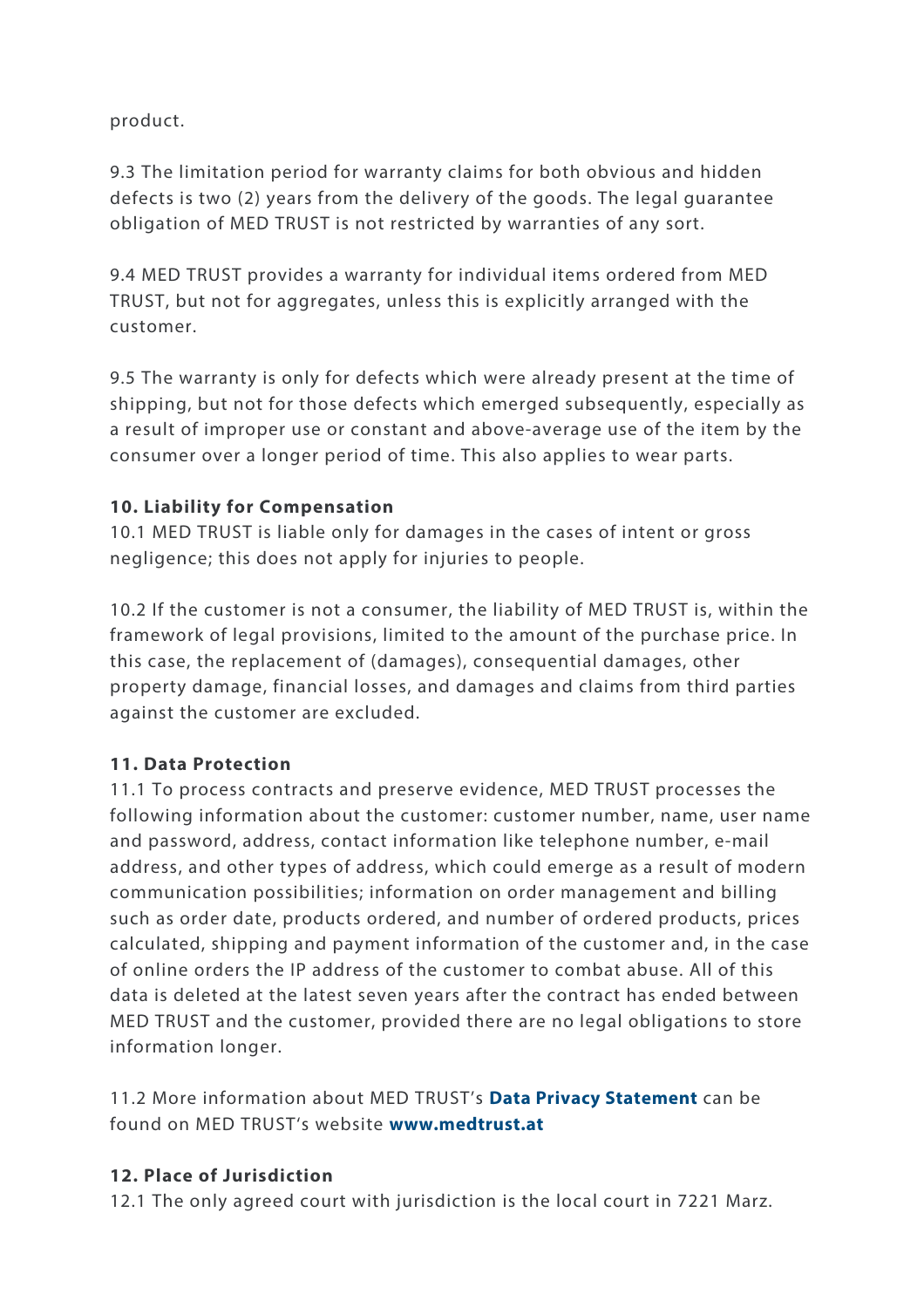This location does not apply to consumers.

12.2 If the consumer has a residence in Austria, a habitual residence, or a place of employment, the court with jurisdiction over the legal action taken by MED TRUST against the consumer is the one in the district where the consumer has his residence, habitual residence, or place of employment.

#### **13. Applicable Law**

13.1 All of the legal transactions concluded as per these General Terms and Conditions are subject to Austrian law excluding the UN Sales Convention. This applies with the restriction that according to Article 6 of the Regulation (EC) No. 593/2008 of the European Parliament and the Council Rates dated 17 June 2008 on the law applicable for contractual obligations more favourable terms of the law of the state in which the consumer has his habitual place of residence can take precedence.

#### **14. Contract Language**

14.1 The contract, order, and business language is German.

#### **15. About MED TRUST**

MED TRUST Handelsgesm.b.H Gewerbepark 10 7221 Marz, Österreich Managing Director: Werner Trenker Tel: **02626 / 64 190** Fax: 02626 / 64 190 - 77 e-mail: **office@medtrust.at** Tax Office No.: 163015d Commercial Court: Eisenstadt Data Processing Register No.: 0935859 VAT Registration No.: ATU 43445802

Member of the Austrian Federal Economic Chamber (WKO), Burgenland Economic Chamber, Industry Sector Commerce, Landesgruppe Handel mit Arzneimitteln, Drogerie- und Parfümeriewaren, Chemikalien und Farben, Fachvertretung Foto-, Optik- und Medizinproduktehandel (**WKO MED TRUST**)

Business Purpose: Trading all kinds of goods (excluding all transactions subject to the Banking Act and the Insurance Supervision Act), especially trading items for diabetics, as well as importing and exporting, furthermore, exercising the role of a commercial agent, and especially taking on relevant commercial representations